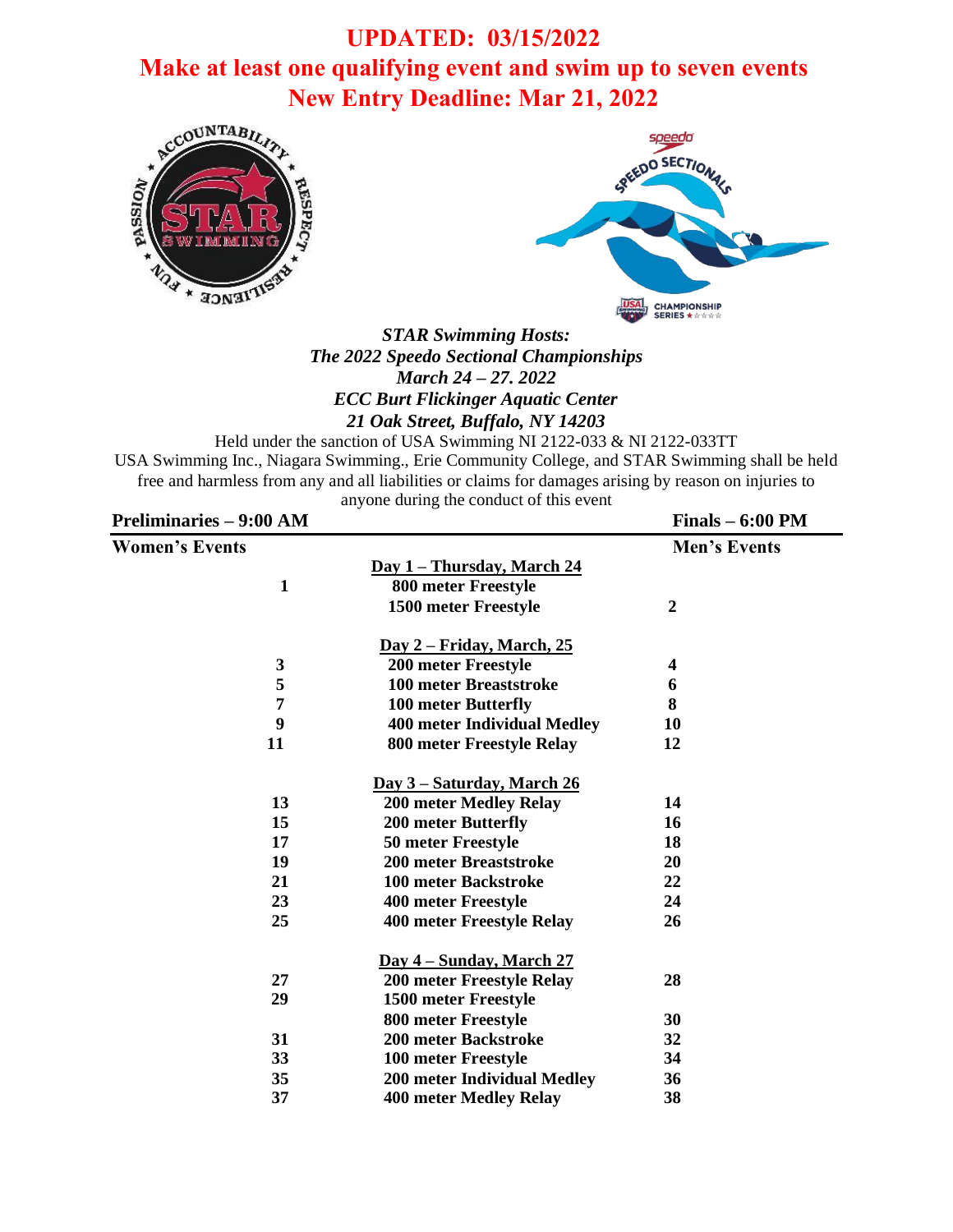#### **Administrative Information:**

| Meet Director                 | Phil Aronica |
|-------------------------------|--------------|
| <b>Meet Referee</b>           | Paul Memor   |
| <b>Administrative Referee</b> | Patrick Hun  |
| Host Club Officials Chair     | Leo Gibbon   |
| <b>LSC</b> Officials Chair    | Fred Leff    |
| <b>ECC</b> Aquatics Director  | Vince McC    |

a starentries@gmail.com nt prmnes@verizon.net ter bhunter usaswimming@gmail.com  $legir1953@gmail.com$ officials@niagaraswim.org  $arthy$  [mccarthyv@ecc.edu](mailto:mccarthyv@ecc.edu)

# **STATEMENT OF THE LOCAL PROTOCOLS AND REQUIREMENTS:**

In applying for this sanctioned event, the Host, STAR Swimming, agrees to comply and to enforce all health and safety measures and guidelines of USA Swimming, Niagara LSC, the State of New York, and Erie County.

STAR Swimming, and Erie Community College have taken enhanced health and safety measures – for you, our other guests, and our athletes. You must follow all posted instructions while attending the meet hosted by STAR Swimming. An inherent risk of exposure to COVID-19 exists in any public place where people are present. COVID-19 is an extremely contagious disease that can lead to severe illness and death. According to the Center for Disease Control and Prevention, senior citizens and guests with underlying medical conditions are especially vulnerable. By attending the competition, you voluntarily assume all risks related to exposure to COVID-19.

USA Swimming, Inc., cannot prevent you (or your child(ren)) from becoming exposed to, contracting, or spreading COVID-19 while participating in USA Swimming sanctioned events. It is not possible to prevent against the presence of the disease. Therefore, if you choose to participate in a USA Swimming sanctioned event, you may be exposing yourself to and/or increasing your risk of contracting or spreading COVID-19.

BY ATTENDING OR PARTICIPATING IN THIS COMPETITION, YOU VOLUNTARILY ASSUME ALL RISKS ASSOCIATED WITH EXPOSURE TO COVID-19 AND FOREVER RELEASE AND HOLD HARMLESS USA SWIMMING AND [THE LSC] AND EACH OF THEIR OFFICERS, DIRECTORS, AGENTS, EMPLOYEES OR OTHER REPRESENTATIVES FROM ANY LIABILITY OR CLAIMS INCLUDING FOR PERSONAL INJURIES, DEATH, DISEASE OR PROPERTY LOSSES, OR ANY OTHER LOSS, INCLUDING BUT NOT LIMITED TO CLAIMS OF NEGLIGENCE AND GIVE UP ANY CLAIMS YOU MAY HAVE TO SEEK DAMAGES, WHETHER KNOWN OR UNKNOWN, FORESEEN OR UNFORESEEN, IN CONNECTION WITH EXPOSURE, INFECTION, AND/OR SPREAD OF COVID-19 RELATED TO PARTICIPATION IN THIS COMPETITION.

### **SPECTATORS:**

**The meet will be accessible to all parents by a live stream provided by STAR Swimming** using this YouTube link: [https://www.youtube.com/channel/UC0JtD68fNRG-6r3FneEdkng.](https://www.youtube.com/channel/UC0JtD68fNRG-6r3FneEdkng) This link will also be posted on the STAR Website under the Meet Sheets tab. Spectator will be allowed for this event. Families need to plan accordingly.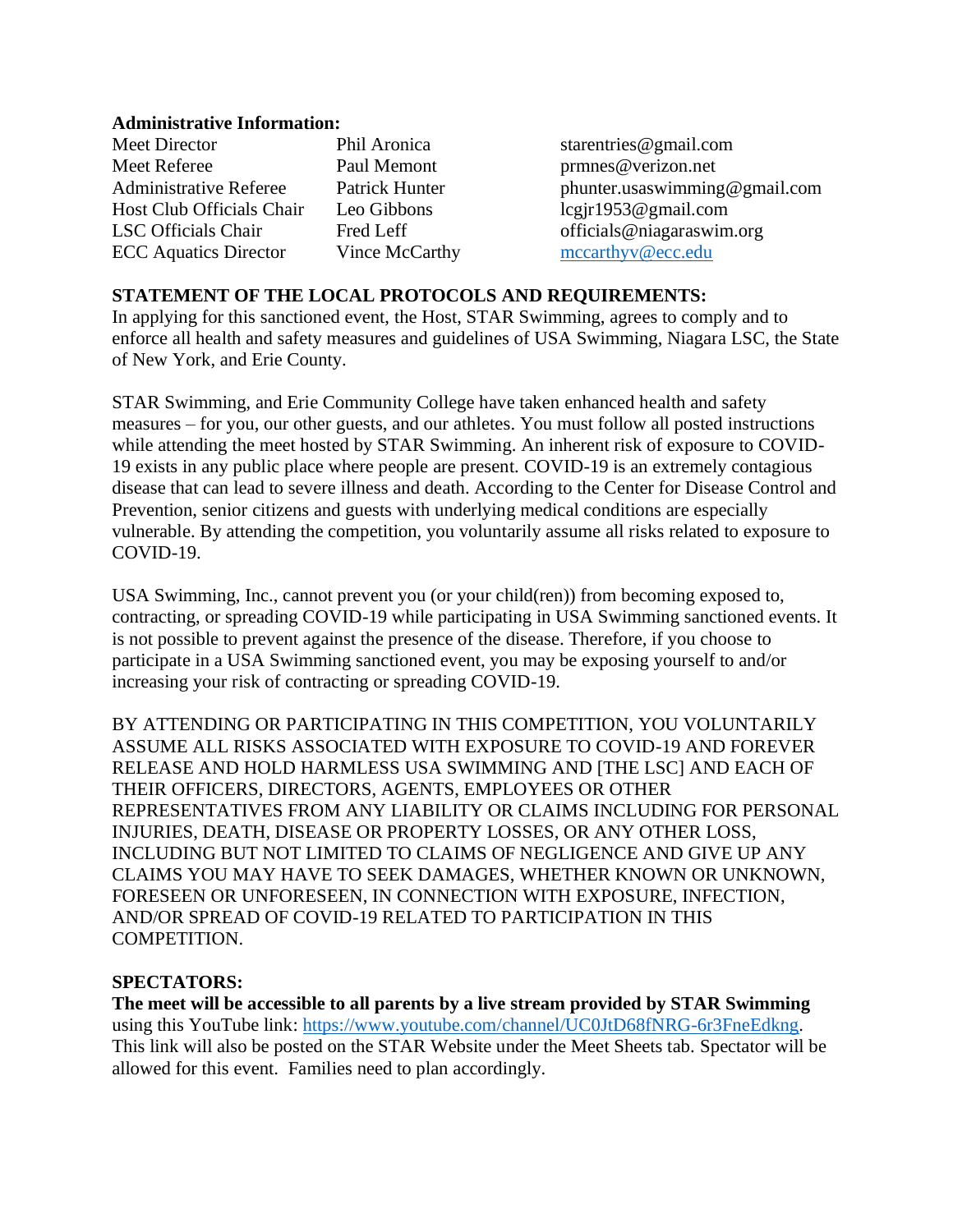# **FACILITIES:**

50 meter pool with continuous flow through gutters and Kiefer-McNeil lane dividers. Separate 25 yard, six lane pool for continuous warm-up and warm-down. Colorado Electronic Timing system with flat wall touch pads, horn starts, and scoreboard readouts. The competition course has not been certified in accordance with  $104.2.2C(4)$ . From the start end, the pool depth is 7 feet at 1 meter and 7 feet and 5 meters. From the turn end, the pool depth is 13 feet 6 inches at 1 meter and 13 feet 6 inches and 5 meters. Balcony seating is for 1200 spectators.

# **PARKING:**

Parking is available at Mike's Parking at the corner of Elm & Swam Street and at the Adam's Parking Ramp at the corner of Washington and North Division Street. Mike's Parking has attendants supervising parking from ½ hour before the start of warm up through the last session of the day.

### **Officials:**

Certified officials wishing to work the meet should submit applications by March 10<sup>th</sup>, 2022 for all positions. Assigned officials will be notified. The application form can be found [HERE.](https://docs.google.com/forms/d/e/1FAIpQLScm3uZN5ovL6EhpEplUKHGbBhjLMV8MKTn9wrEK54RmtpaJPw/viewform?usp=pp_url) The meet is approved as an Officials Qualifying Meet for all positions up to N3 Final, under the National Officials Certification Program. Those officials desiring initial certification or recertification evaluations above the LSC level should designate the request on the Application to Officiate.

# **General Warm up & General Meeting:**

The pool will be open for general warm up on Thursday March 24<sup>th</sup>, 2022 from 12:00 PM to 4:50 PM. The general meeting will take place at 2:00 PM on the 2nd floor in the mini-gym (hospitality room). Coaches are responsible for any and all information presented. Accordingly, please make sure there is at least one representative from your club is in attendance.

### **Facility Schedule:**

Thursday, March 24: 12:00 PM to 8:00 PM(or 30 minutes after the last event, whichever is later) Friday – Sunday, March  $25 - 27$ : 6:30 AM to 30 minutes after last finals race

### **Registration Schedule:**

Thursday, March 24: 12:00 PM to 7:00 PM & Friday, March 25: 7:00 AM to 11:00 AM. Other times, please contact the Meet Director.

### **Meet Schedule: Competition Pool**

- **Thursday March 24**: General Warm Up: 12:00 PM to 4:50 PM / Distance events starts at 5:00 PM
- **Friday – Saturday, March 25 – 26:** Prelim Warm Up: 7:00 AM 8:50 AM/ Prelims Start 9:00 AM. Finals Warm Up: 4:30 PM to 5:50 PM. Finals Start 6:00 PM
- **Sunday March 27:** Prelim Warm Up: 7:00 AM 8:50 AM/ Prelims Start 9:00 AM. Finals Warm Up: 4:00 PM to 4:50 PM. *Finals Start 5:00 PM*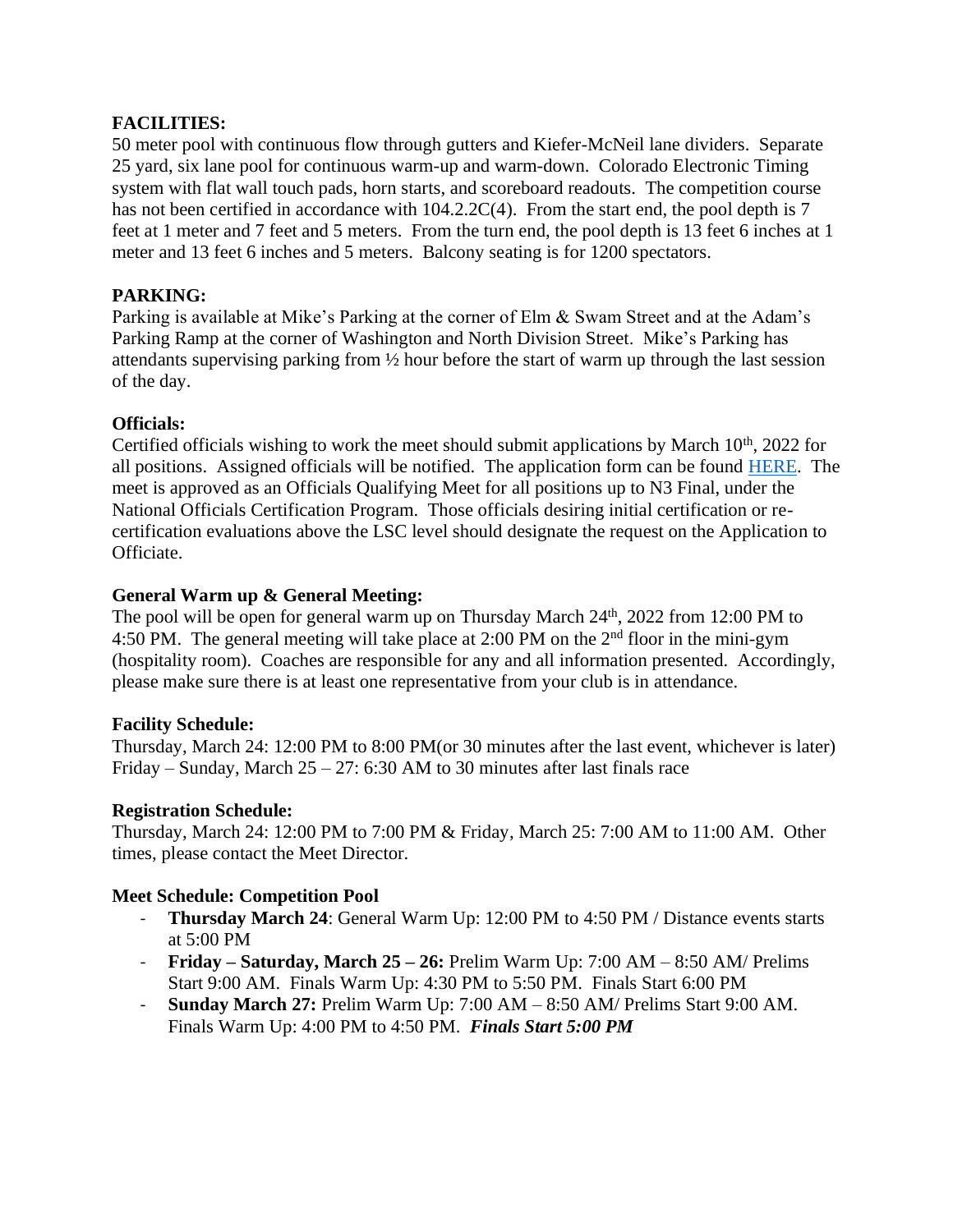**Warm Up Procedures:** Current Niagara Swimming and USA Swimming Rules govern all aspects of the warm up. No diving and feet first entry only is required, except in designated lanes and times. Only swimmers entered in this meet may use the warm up lanes.

# **Warmup Format: Competition Pool (tentative)**

| <b>Thursday</b> |                                       |  |  |  |  |  |
|-----------------|---------------------------------------|--|--|--|--|--|
| 12:00-3:00 PM   | <b>Circle swim all lanes</b>          |  |  |  |  |  |
| $3:00-4:20$ PM  | Pace: Lanes 1 and 8 Circle: Lanes 2-7 |  |  |  |  |  |
| $4:20-4:50$ PM  | Pace: Lanes 1 and 8                   |  |  |  |  |  |
|                 | <b>Sprint: Lane 7</b>                 |  |  |  |  |  |
|                 | <b>Circle Lanes 2-6</b>               |  |  |  |  |  |
| 4:50 PM         |                                       |  |  |  |  |  |

### **Friday, Saturday, and Sunday Prelims**

| Circle swim all lanes              |
|------------------------------------|
| Pace: Lanes 1 and 8                |
| Circle swim: Lanes 2 thru 7        |
| Pace Lanes: Lanes 1 and 8          |
| <b>Sprint Lanes: Lanes 2 and 7</b> |
| Circle Swim: Lanes 3 thru 6        |
| <b>Clear Pool</b>                  |
|                                    |

#### **Friday and Saturday Finals**

| 4:30-5:00 PM   | Circle swim all lanes              |
|----------------|------------------------------------|
| $5:00-5:20$ PM | Pace: Lanes 1 and 8                |
|                | Circle swim: Lanes 2 thru 7        |
| $5:20-5:50$ PM | Pace Lanes: Lanes 1 and 8          |
|                | <b>Sprint Lanes: Lanes 2 and 7</b> |
|                | Circle Swim: Lanes 3 thru 6        |
| 5:50 PM        | <b>Clear Pool</b>                  |

### **Sunday Finals**

| $4:00-4:30$ PM | Circle swim all lanes              |
|----------------|------------------------------------|
| $4:30-4:50$ PM | Pace Lanes: Lanes 1 and 8          |
|                | <b>Sprint Lanes: Lanes 2 and 7</b> |
|                | Circle Swim: Lanes 3 thru 6        |
| 4:50 PM        | <b>Clear Pool</b>                  |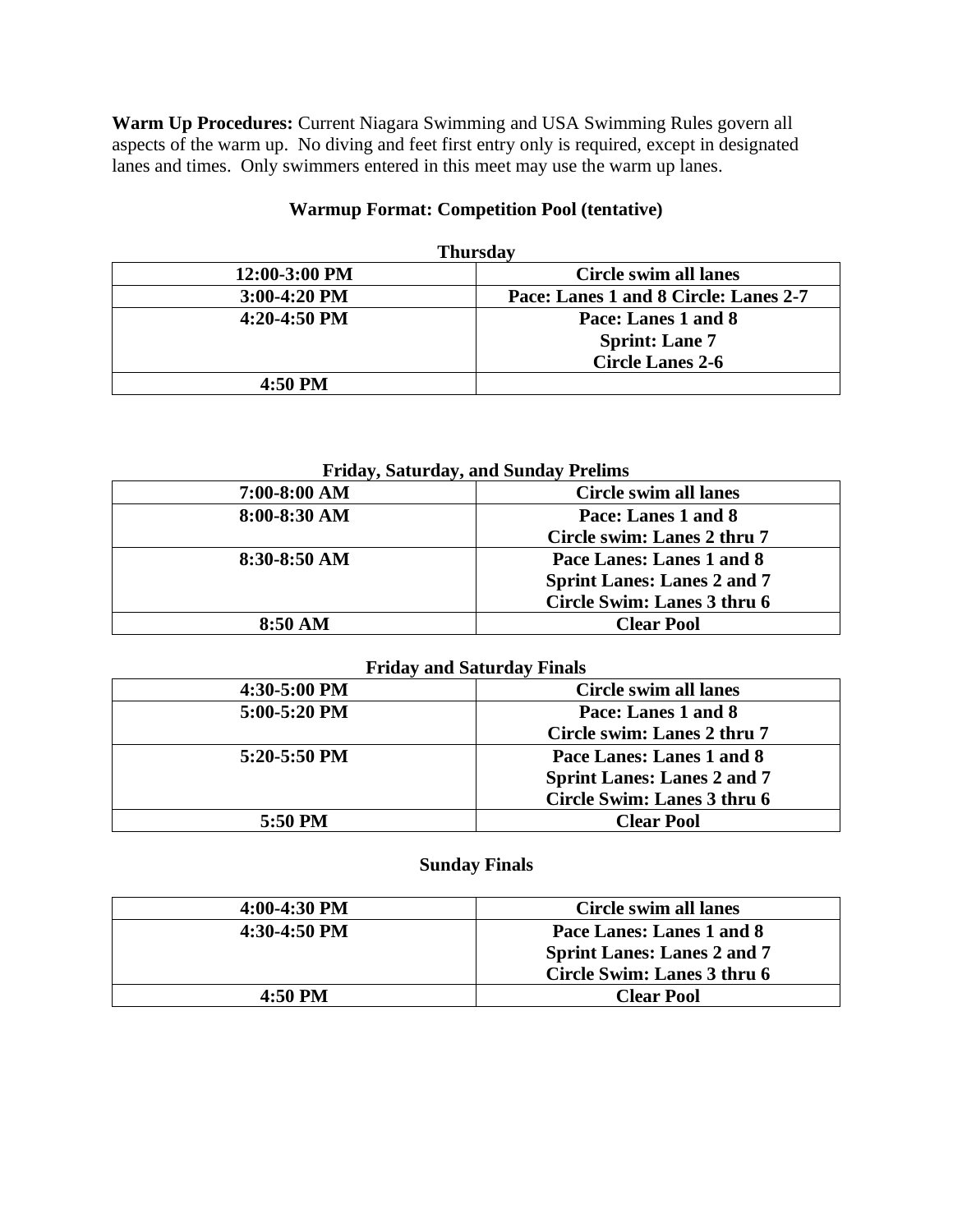**Rules:** Current USA Swimming Rules will govern all competition.

- Proper conduct on the part of all swimmer and spectators is expected at all times, and will be enforced by coaches, meet marshals, college officials, and college security. ANY SWIMMER found in the posted out of bounds areas will be barred from the remainder of the meet without recourse.
- The meet area is restricted to the pool and adjoining locker rooms, the adjacent hallway, balcony, and stands. Any swimmer competing that are found in an area designated out of bounds will be barred from participating in the remainder of the meet. Posted out of bounds areas include, but are not limited to: emergency stairwells, weight room, and the track and gym areas. USE OF THE EMERGENCY DOORS BY ANYONE WITHOUT EXPRESS PERMISSION TO USE THE CODE IS PROHIBITED.
- The USA Swimming Code of Conduct will be enforced. No glass containers are allowed in the pool and locker room areas. Misbehavior, vandalism, and theft will not be tolerated and can result in being barred from participation in the meet.
- Any swimmer entered in the meet must be certified by a USA Swimming member-coach as being proficient in performing a racing start or must start each race from within the water. When unaccompanied by a member-coach, it is the responsibility by the swimmer or the swimmer's legal guardian to ensure compliance with this requirement.
- No swimmer will be permitted to compete unless the swimmer is a member as provided in Article 302.
- Use of audio or visual recording devices, including a cell phone, is not permitted in changing areas, restrooms, or locker rooms.
- Deck changes are prohibited.
- Operation of a drone, or any other flying apparatus is prohibited over the venue (pool, athlete/coach areas, spectator areas and open-ceiling locker rooms) any time athletes, coaches, officials and/or spectators are present.
- It is understood and agreed that USA Swimming shall be free from any liabilities or claims for damages arising by reason of injuries to anyone during conduct of the event.
- Deck access is restricted to USA Swimming athletes, coaches, officials, and meet volunteers. All non-athlete members must have proof of registration or a credential while on deck and present them upon meet management request. Deck pass is an appropriate for of credentials
- All applicable adults participating in or associated with this meet, acknowledge that they are subject to the provisions of the USA Swimming Minor Athlete Abuse Prevention Policy ("MAAP"), and that they understand that compliance with the MAAPP policy is a condition of participation in the conduct of this competition.

# **Eligibility:**

The Eastern Zone Long Course Speedo Championship Series Meet is open to any swimmer currently registered with USA Swimming *in the Eastern Zone,* with a qualifying time, as of the entry due-date.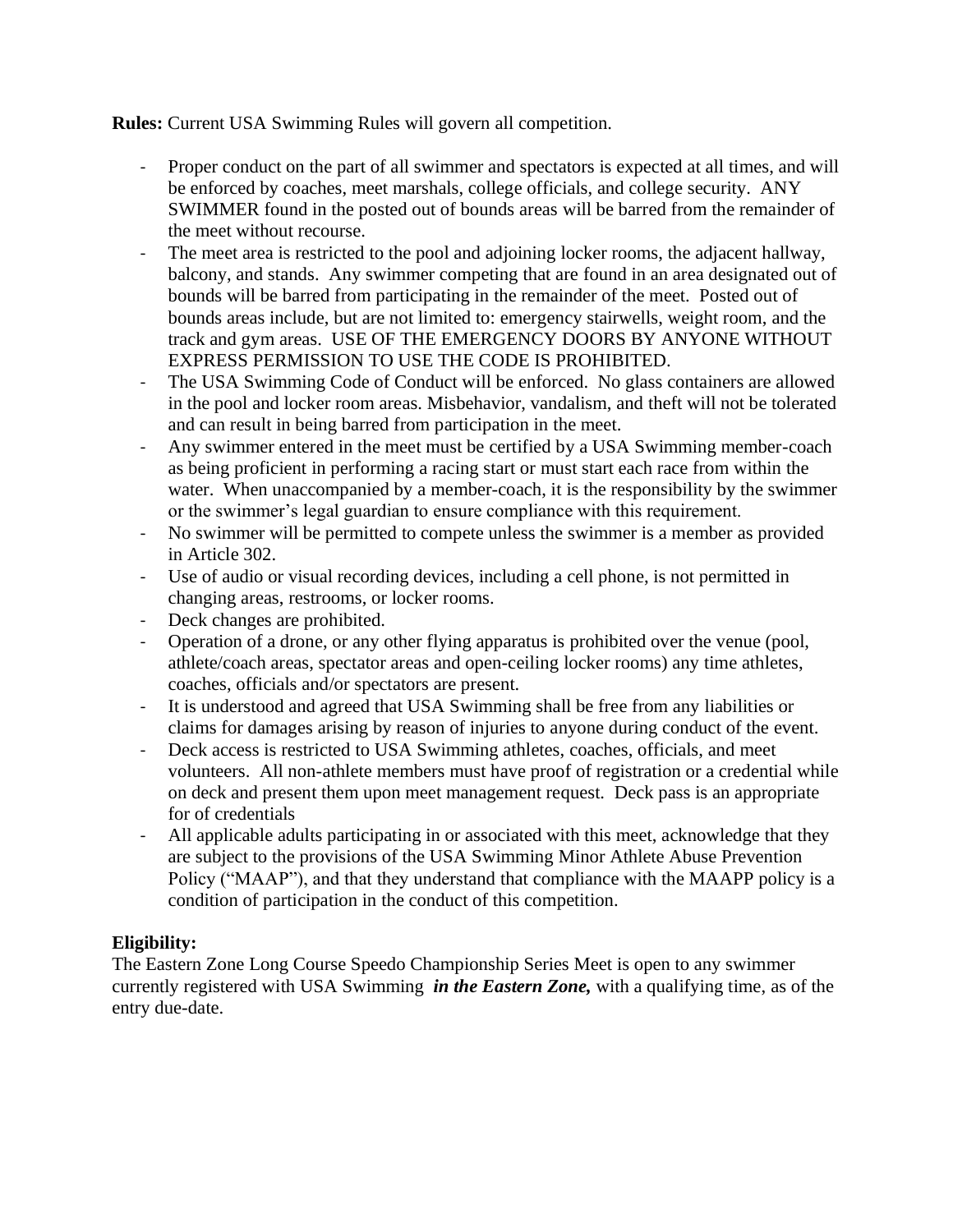# **Timers:**

STAR Swimming will be providing timers throughout the meet. The Meet Director Reserves the right to ask all visiting teams to provide timers throughout the meet. Athletes must provide their own timer for time trials.

# **MEET FORMAT:**

The meet will be swum with circle-seeded preliminary heats in the morning session with C-Final, B-Final, and A-Final (in that order) in the evening session, unless otherwise noted. **C-Final qualifiers must be 18 years old or younger.** The A and B Finals are open to any age based upon place in the morning Trials. If there are 600 or more athletes entered in individual events, a D-Final (18 & Under) will be added. In that case, the C-Final would not be 18 & Under.

- Thursday Distance Events (**W 800/M 1500**): The women's 800 meter Freestyle will be swim slowest to fastest, followed by the men's 1500 meter Freestyle swim slowest to fastest. These events are timed finals.
- Sunday Distance Events **(W 1500/M 800**): The fastest heat of 8 in the Women's 1500 meter freestyle and the Men's 800 meter Freestyle will be swum at the beginning of the evening final session. The remaining heats will swim on Sunday afternoon, alternating women and men, such that the last heat finishes at 4:00pm. The heat order and schedule will be published after the scratch deadline on Saturday night. These events are timed finals.
- There is also a Sunday Early Distance option. During the positive check in process for Sunday distance events, coaches will have the option of declaring for an early afternoon or regular option. Swimmers can also ensure an early distance swim by entering with a non-conforming, qualifying time.
- **Relay Events**: Relays are timed-final events. The fastest two heats will swim with finals during the evening session. Remaining heats will swim with preliminaries during the morning session. Relays must check in by the specified deadline in order to be seeded. Relay participants must be declared to the Clerk of Course one hour before the relay swims, but may be changed up to the time of the swim. Relay participants may only compete on one relay team per relay event, either the 'A' relay or 'B' relay but not both. Each relay must have at least one swimmer who qualifies and competes in at least one non-bonus individual event. 200 Meter Medley Relay must be entered with a provable 400 medley relay times.

Sunday Relays (400 medley relay): The "Sunday Relay Rule" will be in effect. Any relay that wishes to swim with preliminaries during the morning session may do so. **ALL** Sunday relays **MUST** indicate a preference for swimming with preliminaries or with finals. The preliminaries/finals preference must be declared by the check-in deadline (Saturday at 6:30pm). The fastest 16 relays that wish to swim during the evening finals will swim during the evening finals. All other Sunday relays will swim during the Sunday morning preliminaries.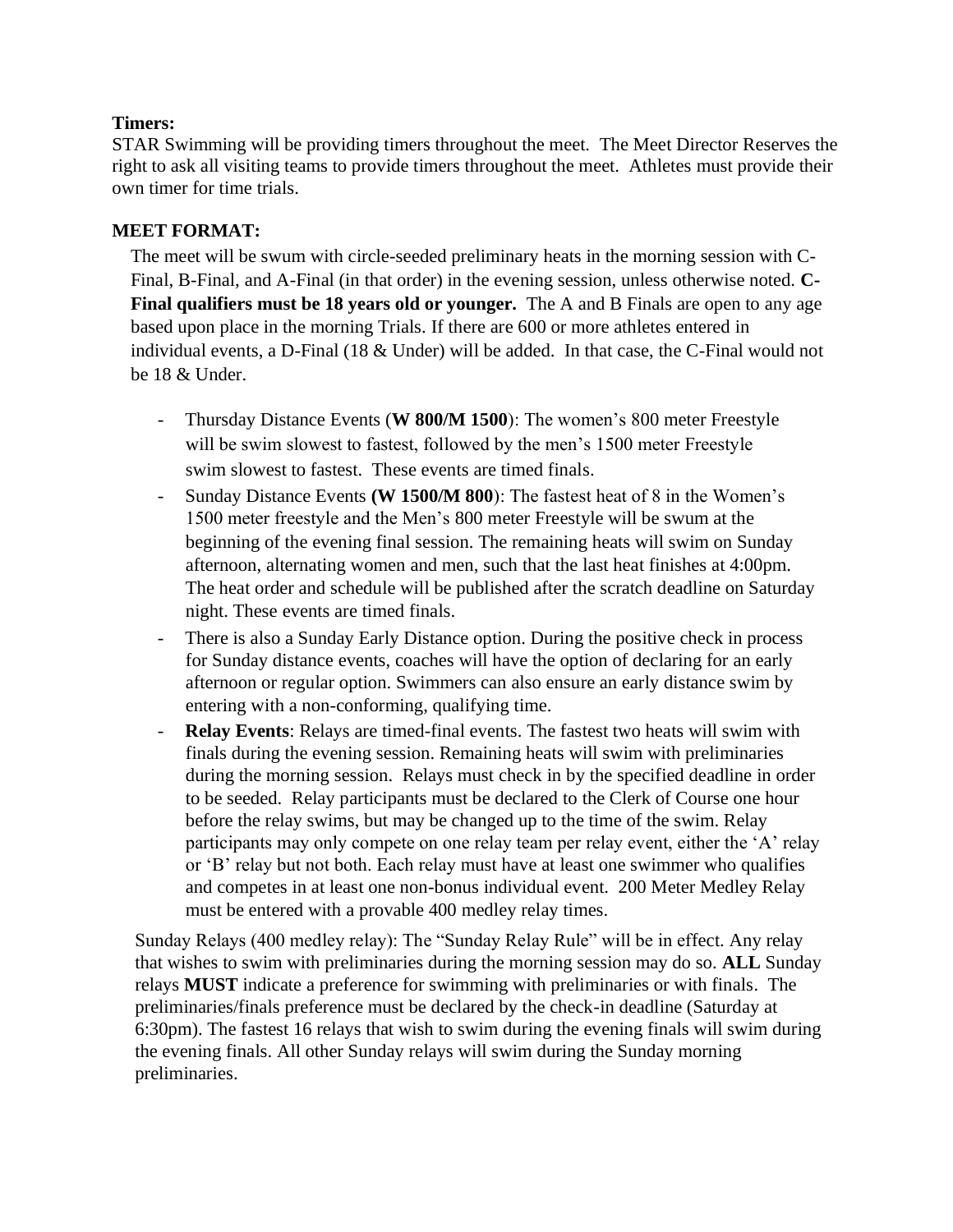- A/B Flight Format: Dependent on the number of entries, and at the discretion of the Meet Referee, the preliminary sessions may be conducted in an "A/B Flight" format. If adopted, details of this procedure, including the number of heats of each event to be swum in the "A Flight" session, will be announced at the general meeting.
- There will be a 10 minute break after the 200 medley relay and the 200 freestyle relay and before the last relay on each day. This 10 minute break will apply to both preliminary and finals sessions.
- Flyover starts may be used at the discretion of the Referee

# **Entry Information:**

- Meet Entry Coordinator: Phil Aronica: [starentries@gmail.com](mailto:starentries@gmail.com)
- Qualification Period: January 1, 2021 through entry deadline for meet.
- Seeding Order: LCM, SCM, SCY. Bonus entries are seeded last in the same order.
- Entry Fees: \$15.00 per individual event, \$30.00 per relay, and a \$7.50 per swimmer surcharge.
- Time Trials: \$20.00 for individual events, \$35.00 per relay event.
- Regular Entry Deadline: Monday, March 14, March 21, 2022 at 11:59 PM EST. OME will open for this meet on January 29, 2022, at<http://www.usaswimming.org/ome>

# **ENTRY RULES:**

A swimmer may enter any number of individual events in which the qualifying time standard has been met. A swimmer may only swim a maximum of three (3) individual events per day (including time trials) and a maximum of seven (7) individual events for the meet. Each team is allowed to enter up to 2 relays in each event.

Bonus Events: Swimmers making 1 qualifying time will be permitted to enter 3 bonus events. Swimmers making 2 qualifying times will be permitted to enter 2 bonus events. Swimmers making 3 qualifying times will be permitted to enter 1 bonus event. Swimmers making 4 or more qualifying times are not permitted to enter bonus events. Swimmers making 1 qualifying time will be permitted to enter 6 events as bonus entries. Bonus entries are seeded last. There shall be no bonus swims for the 800 freestyle or 1500 freestyle except for the following condition: any swimmer achieving a qualifying time in the 800 freestyle or 1500 freestyle may choose to enter the other distance event as a bonus entry. See Entry Information for seeding order.

- At least one swimmer participating on each relay team must also be entered and compete in at least one, non- bonus, individual event. All relay-only swimmers must be listed on the meet entry.

# **ONLINE MEET ENTRY:**

All entries must be submitted through USA Swimming's website using OME (Online Meet Entry). Ensure that relay only swimmers are included in the team roster entry. All coaches planning to attend the meet MUST be included with the entry for the confirmation of coach credentials prior to arriving at the meet. Any coach not on the original entry MUST show proof of current credentials prior to receiving coach's packets or deck credentials.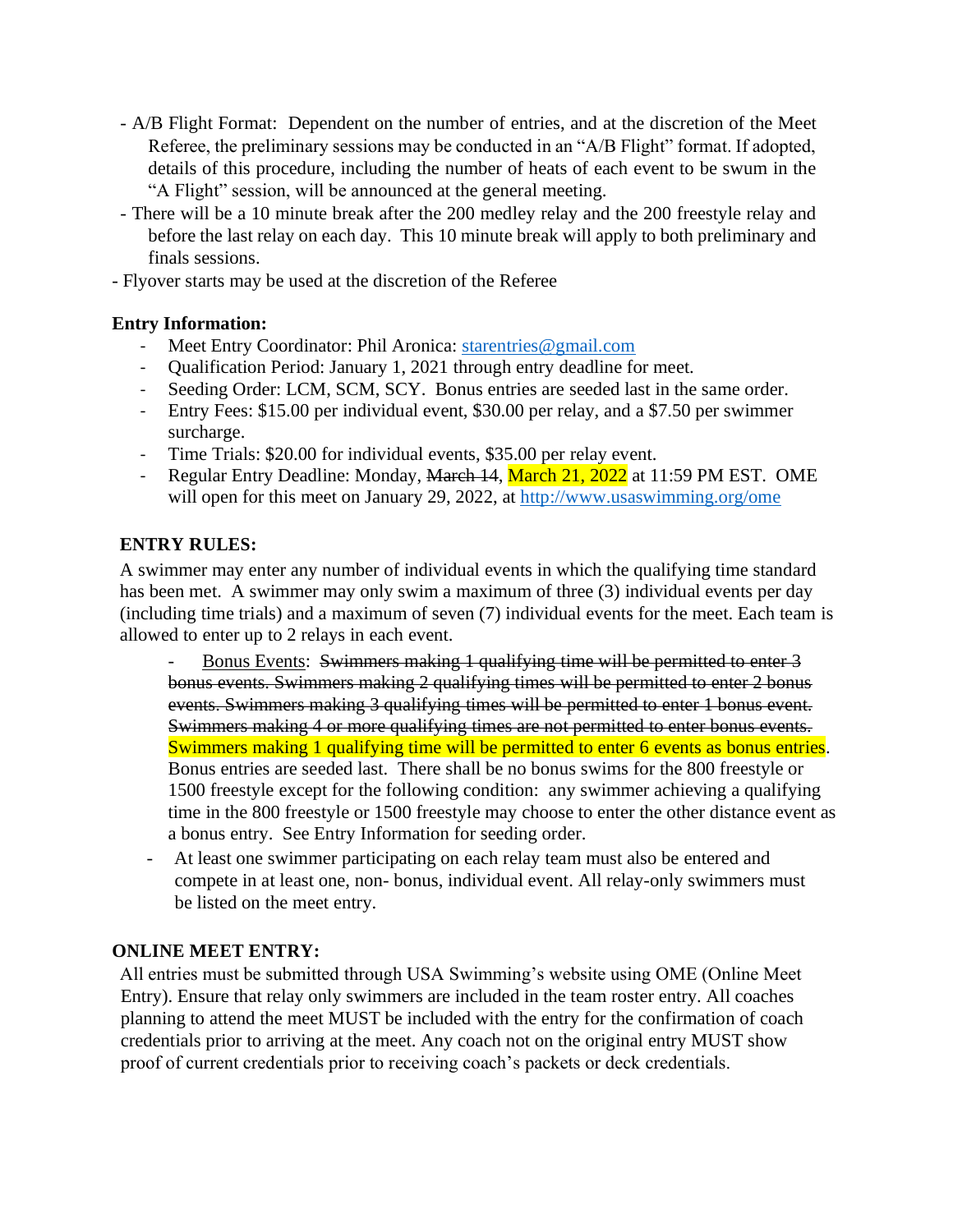- **Entry Instructions:** Payment for entries using OME is accepted using Visa, MasterCard, American Express or Discover. After you complete your online entry, you will be sent confirmation via e-mail. Bring all communications with you to the meet. You can return to your entry to modify entry times through the initial March 14 March 21, 2022 entry deadline. Once you have paid for your entry, you may add events to your entry but you cannot delete events. Entries will not be considered accepted until entry fees are received. Entry times, under OME, are taken from the SWIMS national database, or a custom time may be entered. All swims entered as a custom time must be proven in hard copy at the meet. Only times that are achieved at a USA Swimming sanctioned or observed/approved meets are valid. Times must be entered in the proper course in which achieved; converted times will not be accepted. Times other than long course meters will be treated as "nonconforming" and will be seeded according to USA Swimming procedures. Do not convert times before entering them. Entries that have NOT used the OME entry process will not be accepted. No fax entries will be accepted at any time.

- **Questions Regarding OME?** Contact: Macie McNichols, at [mmcnichols@usaswimming.org,](mailto:mmcnichols@usaswimming.org) 719-866-3506

# **Late Qualifying Times**:

• Additional entries from meets occurring between March 15, 2022 and March 20, 2022 are due by 5:00 PM (EST) on Monday, March 21, 2022.

- OME must also be used for these additional entries. Follow instructions given in the section above for the meet named 2022 EZ LC Sectional Meet – LATE QUALIFIERS.
- Late entries may not be used to improve the seed time of an earlier entry.

**LATE ENTRIES:** Any team or athlete missing the entry deadline will be permitted to enter late, subject to the following requirements:

- Late entries must be submitted through OME.
- Entries must be received no later than 11:59 pm (EST) Tuesday, March 22, 2022.
- The team or athlete must pay a one-time processing fee of \$150 *and* entry fees of \$30 per individual event.

### **FEES:**

- Emails must include reports by name and by event with proof of times.
- Payment by check for any entries must be received at or before the pre-meet general meeting on Thursday, March 24, 2022. If payment is not received by this time, the entries in question will be scratched from the meet
- Checks for entry fees are payable To: STAR Swimming.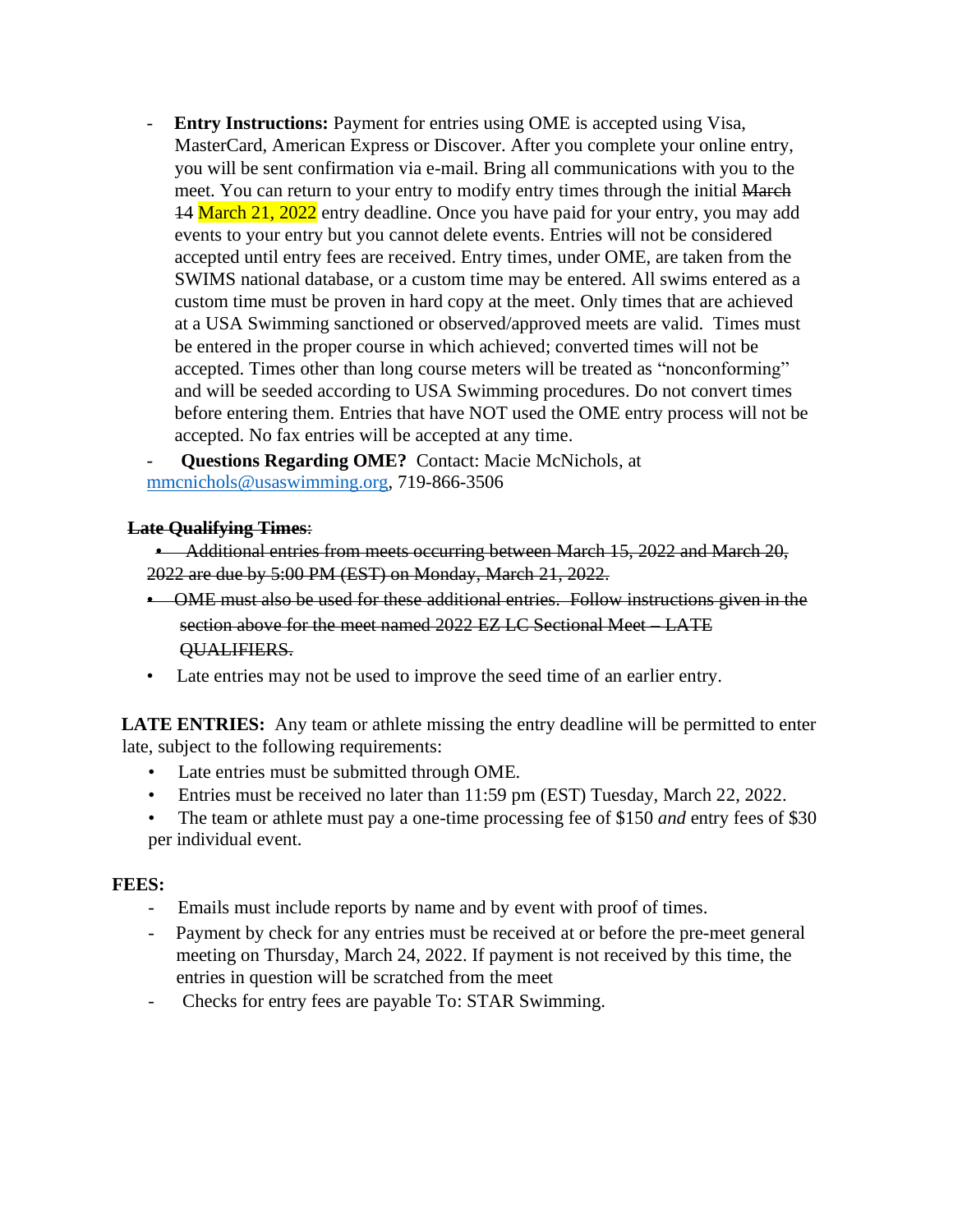# **PROOF OF TIME:**

Verification of times for all events (including relays) is required. Times submitted through OME will be automatically verified through the USA Swimming SWIMS database unless a custom time is used. Coaches entering with custom times (those not in the SWIMS database) must be prepared to prove the times with a copy of the official meet result. Any proof of time must be submitted prior to the Scratch/Positive Check-in deadline for the session in which the event is being swum. High School, College, YMCA and similar non-USAS swims must be a swim officially authorized by USA Swimming. Only times that are achieved at a USA Swimming Sanctioned or observed/approved meets are valid.

# **Warning:**

Any club that enters an unregistered athlete, falsifies an entry in any way, or permits an unregistered coach to represent them, will be fined the sum of \$100.00, and no further entries will be accepted from the club until the said fine is paid. All swimmers, coaches and officials must be properly registered with USA Swimming for 2022.

# **Scratch Procedures/ Positive Check in**

The scratch box and positive check in will be located at the Registration Table until the General Meeting. The scratch box and positive check in will then be at the General Meeting. Following the General Meeting, the scratch box and positive check in will be located with the Clerk of Course on deck.

This meet will follow the National Championship Scratch Rules as specified in rule 207.11.6. Specific procedures will be explained at the General Meeting on Thursday afternoon. Scratches from finals can only be done directly with the Administrative Referee. Do not use the scratch box. **The Eastern Zone Policy for No Shows in Sunday's finals will be observed. Any swimmer initially announced in the top 24 who does not show up to compete (without properly scratching) will be subjected to a \$50 fine and will be barred from all other events that evening. Checks will be made out to the Eastern Zone.**

Any swimmer who fails to compete in a preliminary event in which he/she has been entered and has not been scratched will be barred from further individual and relay events that day. In order to swim any events on remaining days the coach and/or swimmer must positively checkin with the Administrative Referee prior to the scratch deadline of that day's events.

# **Scratch Deadlines are as follows:**

- **Thursday:** 3:00 PM: All Thursday events. 5:30 PM: All Friday events (including positive check in for the 200 medley relay).
- **Friday:** 6:30 PM All Saturday events (including positive check in for the 200 medley relay and 400 free relay)
- **Saturday:** 6:30 PM: All Sunday event (including positive check in for the 200 free relay and 400 medley relay)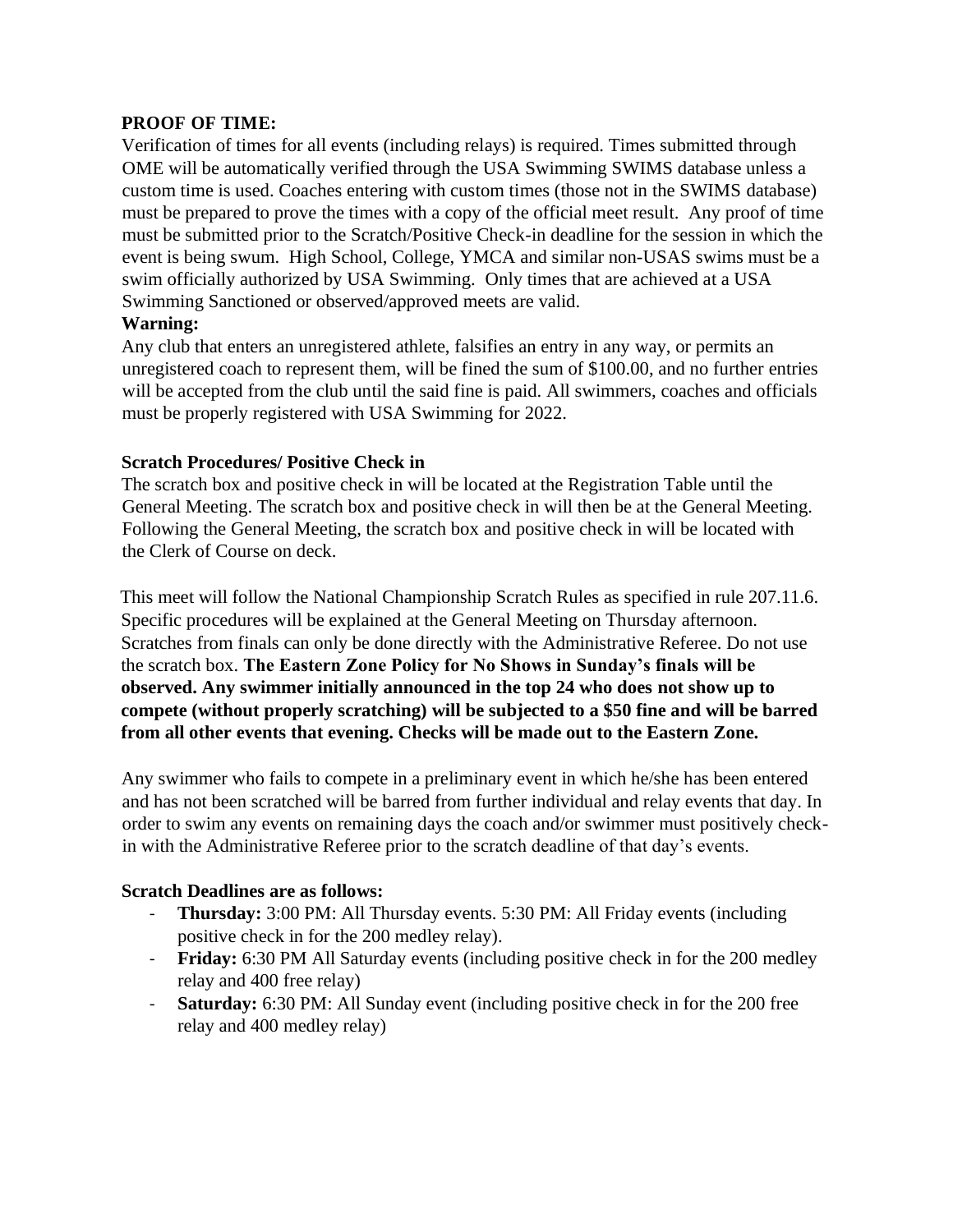**Time Trials:** Time trials will be offered each day, time permitting.

Time trial fees: \$20.00 per individual event; \$35.00 per relay event. All time trials will be randomly seeded with a NT and will start according to the following schedule: 15 minutes after the conclusion of the preliminaries session on Thursday, Friday, Saturday, and Sunday (time permitting). Time trials may be seeded with mixed events and genders in heats with no open lanes between them. Events longer than 200 meters may be combined regardless of distance.

Time trials are open to all swimmers entered into the meet, including relay only swimmers. Each swimmer is limited to a maximum of three time trials during the meet. Also, please be aware that time trials count towards the daily maximum of three events, but not the total of seven maximum events for the meet. Time trial deadlines will be discussed in the general meeting. Registration for time trials will close at 5:00 PM on Thursday and at 10:00 AM every other day, unless otherwise noted at the general meeting. Time trials will be conducted as long as there is time available.

Time trials on Sunday will end 30 minutes prior to the heats of the Women's 1500 Free/ Men's 800 Free. Swimmers must provide their own timer for all time trial events. The meet referee has the option of changing the event order if necessary.

- Thursday time trials: 1500 free  $& 800$  free only (Thursday time trials may be seeded into empty lanes in the scheduled events).
- Friday time trials: Friday/Saturday/Sunday events in that order
- Saturday time trials: Saturday/Sunday/Friday events in that order
- Sunday time trials: Sunday/Friday/Saturday events in that order

# **Deck Access:**

Please use designated pool entry areas. Only swimmers, coaches, officials, and meet staff with proper credentials will be permitted on the pool deck. These must be visible at all times when on deck. Teams will be allocated deck passes for coaches using the following formula based on the number of athlete entered into individual events:

| $1 - 5$   | Swimmers in individual events or 1 relay only team with any | 1 deck pass   |
|-----------|-------------------------------------------------------------|---------------|
|           | number of alternates                                        |               |
| $6 - 12$  | Swimmers in individual events                               | 2 deck passes |
| $13 - 22$ | Swimmers in individual events                               | 3 deck passes |
| $23 - 30$ | Swimmers in individual events                               | 4 deck passes |
| $31 - 39$ | Swimmers in individual events                               | 5 deck passes |
| $40 - 49$ | Swimmers in individual events                               | 6 deck passes |
| $50+$     | Swimmers in individual events                               | 7 deck passes |

Coaches must request a deck pass through OME. Deck passes will only be issued to individuals registered with USA Swimming. All coaches must be prepared to show a current USA Swimming registration card at the registration table to receive their deck pass. Replacements for lost credentials will cost \$25.00.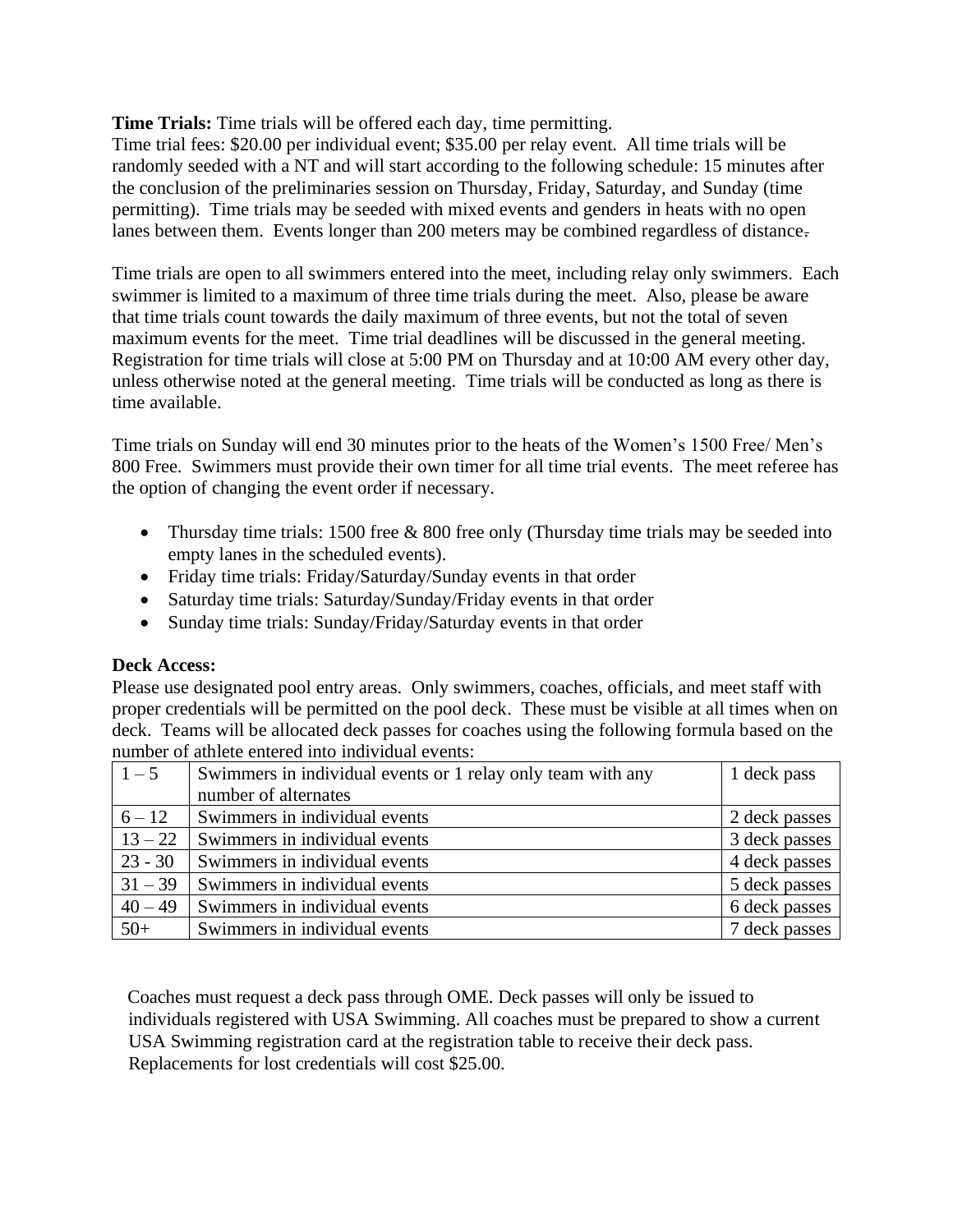No swimmer will be issued a credential without a coach member present. If the home club coach is not planning to attend the event, swimmer must be assigned a supervising coach (per USA Swimming rule 202.5.2). Arriving with fellow LSC club/coach is preferred. However, if a swimmer arrives without a coach, he/she must find a willing coach at the facility to sign supervision form before a credential can be issued.

No swimmer will be permitted to compete unless the swimmer is a member as provided in Article 302.

| $\sigma$ because $\sigma$ and $\sigma$ $\sigma$ are $\sigma$ and $\sigma$ |    |    |   |    |    |    |           |    |    |   |   |       |  |  |
|---------------------------------------------------------------------------|----|----|---|----|----|----|-----------|----|----|---|---|-------|--|--|
| <b>Place:</b>                                                             |    | ∼  | ັ | 4  | ັ  |    | −         |    |    |   |   | . . J |  |  |
| Individual:                                                               | ∠∪ |    |   | ∸  |    | ⊥ື |           |    |    |   | ັ |       |  |  |
| <b>Relay:</b>                                                             | 40 | 34 |   | 30 | 28 | 26 | 74<br>– ⊢ | ∠∠ | `ბ | 4 |   |       |  |  |

**Scoring:** Scoring will be to 16 places

# **Awards:**

Awards will not be presented during the evening finals. The coach of each event's winning competitor should pick up their awards by the end of each night. A full sequencing of events will be published with the heat sheet for each finals session.

- Individual Events: Top 3 Finishers
- Relay Events: Top 3 Relay Teams
- Team Awards (female, male, and combined scores): Top 3 Teams
- Individual High Point: Top 3 female and top 3 male

# **CONCESSIONS:**

There will be a concession stand open for the duration of the meet. The concession area is on the lower level of the pool, near the small pool.

# **HOSPITALITY:**

A hospitality area will be available for coaches and meet staff. Coaches and meet staff must have appropriate credentials to enter the hospitality area. The Hospitality Area will be in the upstairs mini gym located across from the elevators.

# **SPECTATOR ADMISSION AND HEAT SHEETS:**

The spectator seating area will open one hour before the start of each session. The spectator entrance is on the upper level of the Erie Community College Athletic Center. Prices are as follows: - Heat sheets will be posted on starswimming.org under the meet sheets tab.

- Individual Prelims Session: \$5.00
- Individual Finals Session: \$3.00
- All Sessions Pass: \$20.00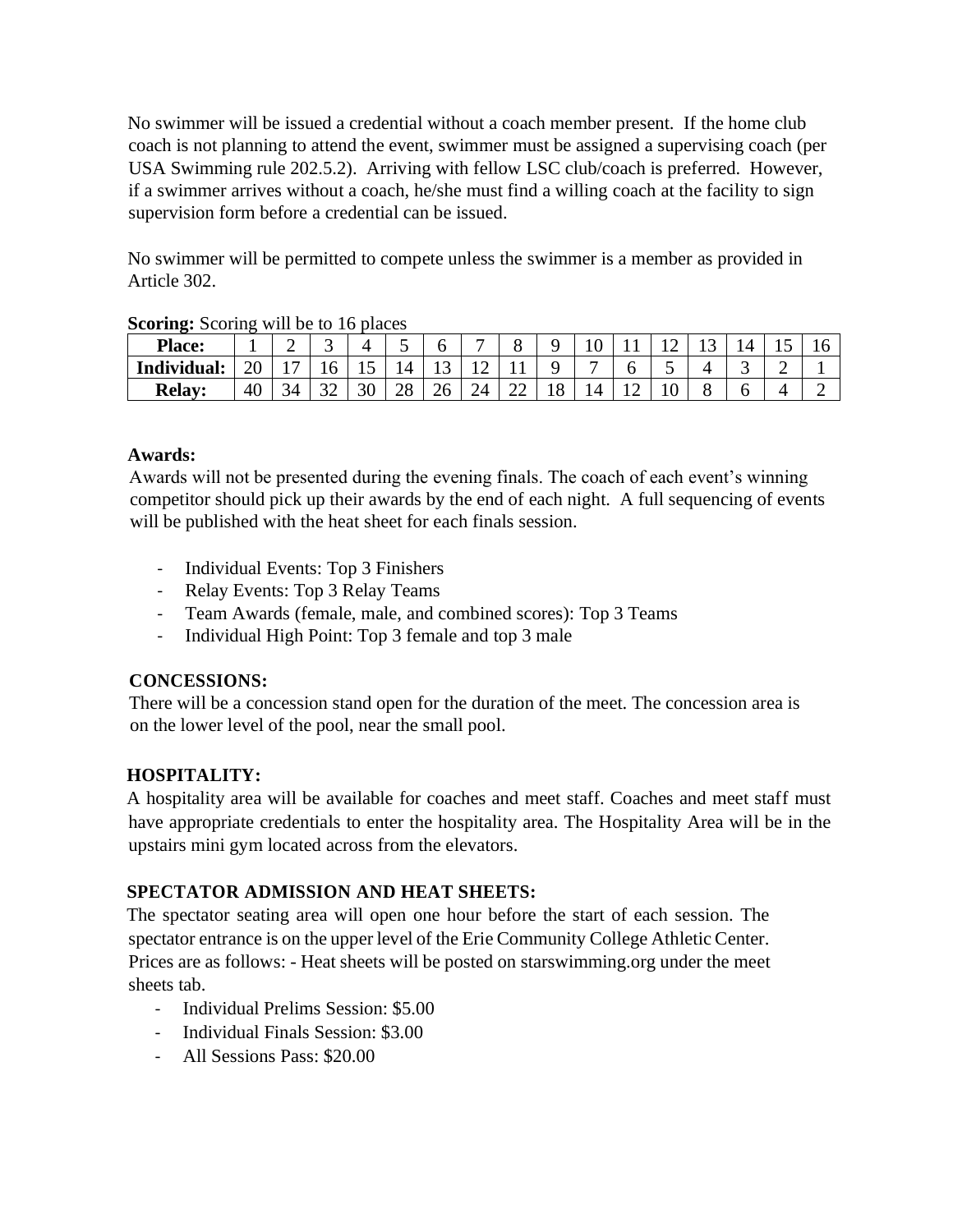# **LOCKER ROOMS:**

All competitors are to use the general locker room only**.** Do not leave locks on lockers overnight. Do not leave valuables in your locker. Erie Community College and STAR Swimming is NOT responsible for lost or stolen property. There will be dry locker rooms available for coaches, officials, and volunteers. Coaches, officials, and volunteers are NOT permitted in the general locker room. There will be dry locker rooms available for coaches and meet staff. Athletes are NOT permitted in these locker rooms.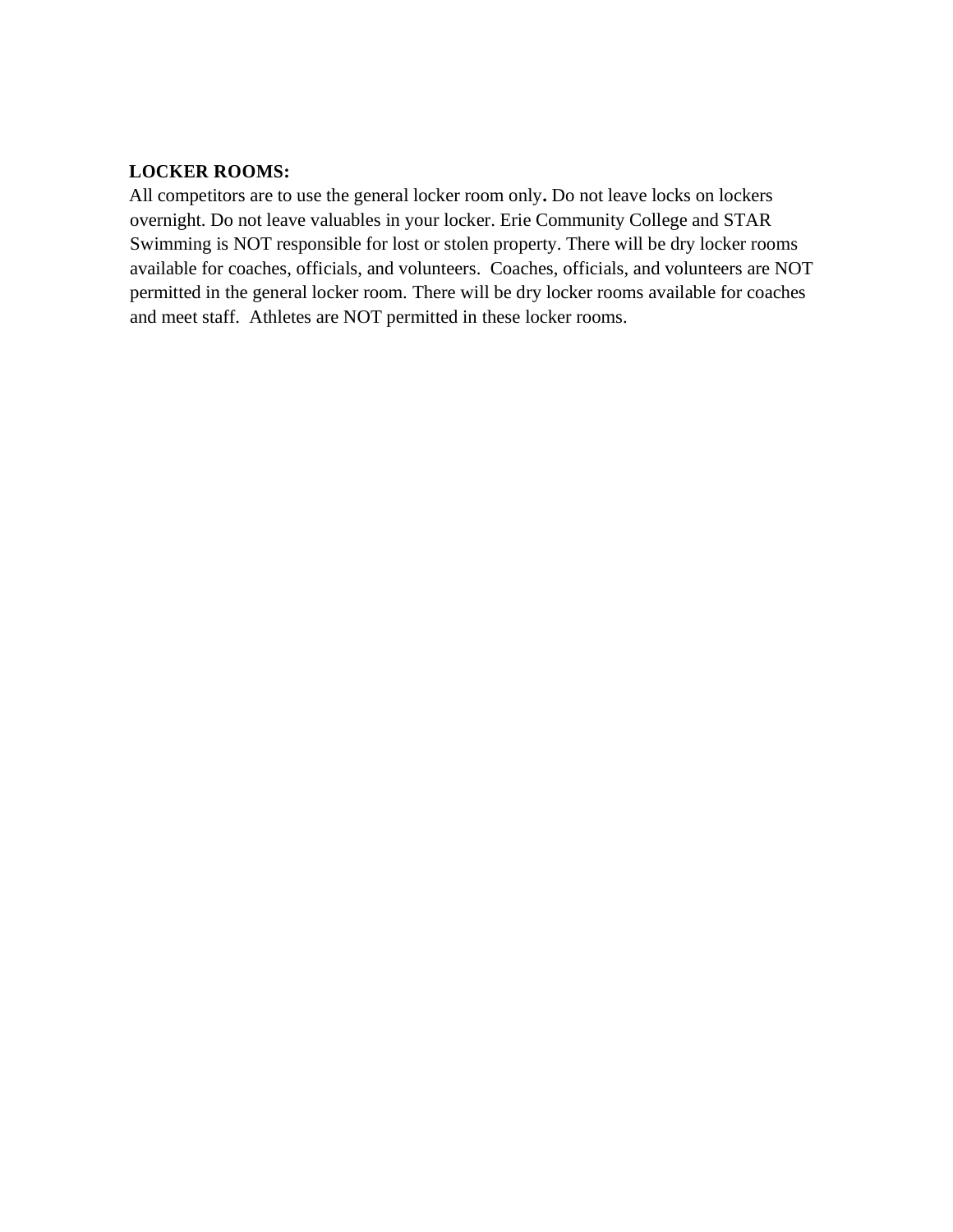|            | Women      |            |                       | <b>Men</b>         |            |            |
|------------|------------|------------|-----------------------|--------------------|------------|------------|
| <b>LCM</b> | <b>SCM</b> | <b>SCY</b> | <b>EVENTS</b>         | <b>SCY</b>         | <b>SCM</b> | <b>LCM</b> |
| 28.29      | 27.09      | 24.79      | 50 Freestyle          | 22.39              | 24.69      | 25.49      |
| 1:00.69    | 58.89      | 53.09      | 100 Freestyle         | 48.49              | 53.89      | 55.59      |
| 2:10.89    | 2:07.69    | 1:54.99    | 200 Freestyle         | 1:46.29            | 1:57.99    | 2:01.29    |
| 4:37.69    | 4:29.29    | 5:08.79    | 400 / 500             | 4:47.29            | 4:09.89    | 4:17.59    |
|            |            |            | Freestyle             |                    |            |            |
| 9:29.99    | 9:19.99    | 10:38.99   | 800 / 1000            | 9:59.49            | 8:43.49    | 8:58.39    |
|            |            |            | Freestyle             |                    |            |            |
| 18:16.79   | 17:43.29   | 17:49.39   | 1500 / 1650           | 16:43.99           | 16:35.19   | 17:18.99   |
|            |            |            | Freestyle             |                    |            |            |
| 1:07.89    | 1:05.79    | 59.29      | 100                   | 54.49              | 59.99      | 1:01.99    |
|            |            |            | <b>Backstroke</b>     |                    |            |            |
| 2:26.19    | 2:23.29    | 2:08.89    | 200                   | 1:58.59            | 2:11.79    | 2:14.79    |
|            |            |            | <b>Backstroke</b>     |                    |            |            |
| 1:16.89    | 1:15.49    | 1:08.19    | 100                   | 1:01.49            | 1:08.99    | 1:09.69    |
|            |            |            | <b>Breaststroke</b>   |                    |            |            |
| 2:49.39    | 2:44.79    | 2:29.39    | 200                   | 2:14.99            | 2:29.89    | 2:32.59    |
|            |            |            | <b>Breaststroke</b>   |                    |            |            |
| 1:06.29    | 1:04.99    | 58.49      | 100 Butterfly         | 53.19              | 58.99      | 1:00.19    |
| 2:29.09    | 2:25.59    | 2:12.09    | 200 Butterfly         | 2:01.19            | 2:14.19    | 2:16.19    |
| 2:28.29    | 2:24.49    | 2:10.69    | 200 Individual        | 1:59.39<br>2:12.59 |            | 2:16.19    |
|            |            |            | <b>Medley</b>         |                    |            |            |
| 5:20.49    | 5:07.29    | 4:38.39    | <b>400 Individual</b> | 4:15.09            | 4:43.19    | 4:49.89    |
|            |            |            | <b>Medley</b>         |                    |            |            |
| 1:57.79    | 1:56.19    | 1:44.59    | $4 \times 50$         | 1:32.69            | 1:42.19    | 1:45.49    |
|            |            |            | Freestyle             |                    |            |            |
|            |            |            | <b>Relay</b>          |                    |            |            |
| 4:14.99    | 4:10.89    | 3:45.79    | $4 \times 100$        | 3:21.89            | 3:44.09    | 3:48.69    |
|            |            |            | Freestyle             |                    |            |            |
|            |            |            | <b>Relay</b>          |                    |            |            |
| 9:06.29    | 8:58.89    | 8:05.39    | 4 x 200               | 7:22.39            | 8:06.69    | 8:14.79    |
|            |            |            | Freestyle             |                    |            |            |
|            |            |            | <b>Relay</b>          |                    |            |            |
| 4:42.09    | 4:28.29    | 4:10.29    | 4 x 100 Medley        | 3:45.99            | 4:14.59    | 4:18.69    |
|            |            |            | <b>Relay</b>          |                    |            |            |

**Spring 2022 Eastern Zone Speedo Sectional Qualifying Times**

**\*\*\*Qualifying times must be achieved after 1/1/2021\*\*\***